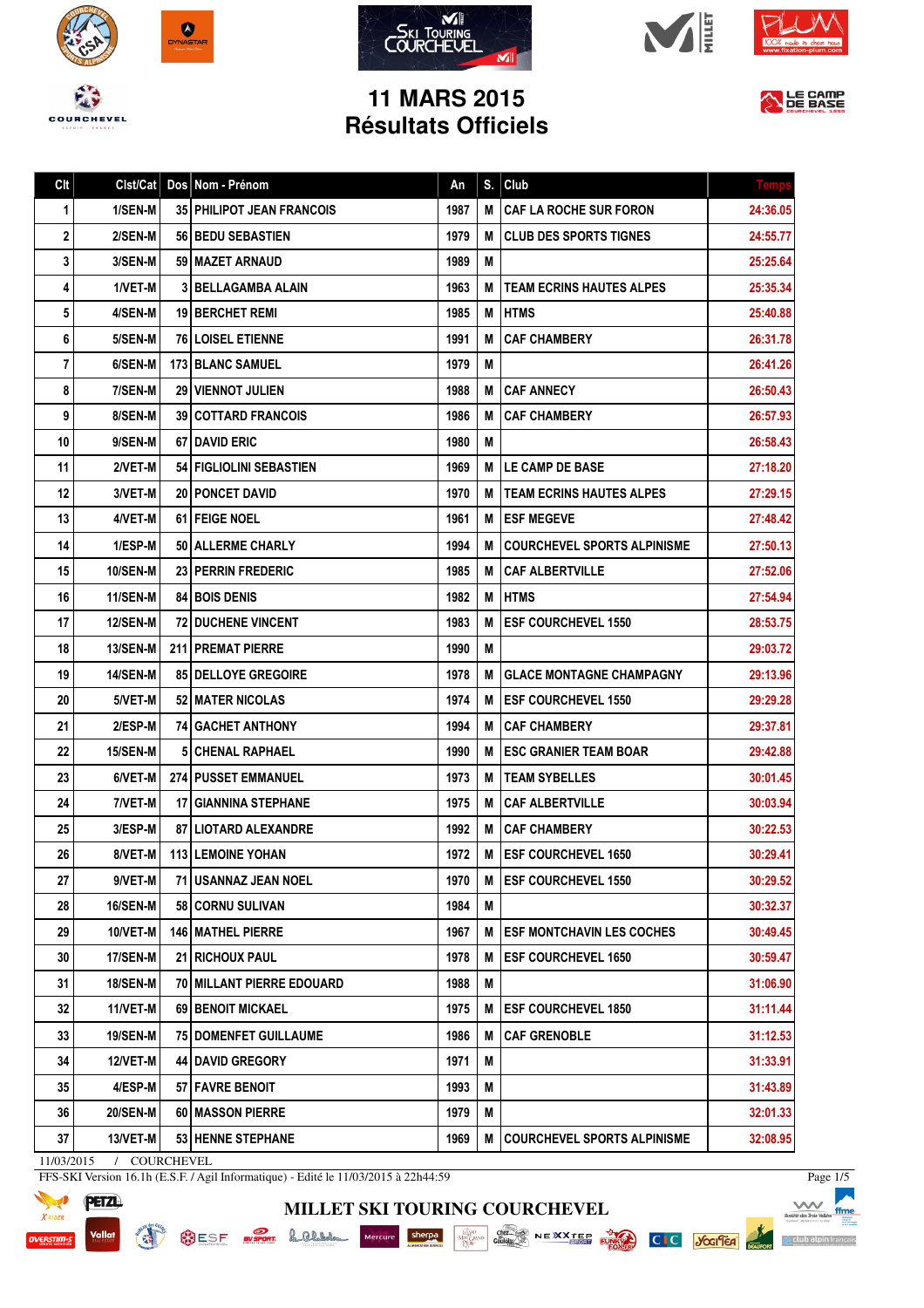| Clt | Clst/Cat        | Dos Nom - Prénom                | An   | S. | Club                               | <b>Temps</b> |
|-----|-----------------|---------------------------------|------|----|------------------------------------|--------------|
| 38  | 14/VET-M        | <b>86 DOMERGUE BERNARD</b>      | 1958 | M  | <b>ESF AIMES LA PLAGNE</b>         | 32:16.35     |
| 39  | 1/SEN-F         | <b>65 PAGE FLORENCE</b>         | 1989 | F  | <b>COURCHEVEL SPORTS ALPINISME</b> | 32:22.80     |
| 40  | 15/VET-M        | <b>83 REGOTTAZ PHILIPPE</b>     | 1973 | M  |                                    | 32:31.55     |
| 41  | 16/VET-M        | <b>77 LECERF LAURENT</b>        | 1971 | M  | <b>MERIBEL SPORTS MONTAGNE</b>     | 32:31.71     |
| 42  | <b>21/SEN-M</b> | <b>191 HAMMOND STEVE</b>        | 1980 | M  |                                    | 32:31.78     |
| 43  | 17/VET-M        | <b>64 CHEDAL ANGLAY JOSEPH</b>  | 1959 | M  |                                    | 33:06.85     |
| 44  | <b>22/SEN-M</b> | <b>7 I MOREL GREGORY</b>        | 1983 | M  |                                    | 33:07.61     |
| 45  | <b>23/SEN-M</b> | 9 BOUCHER CORENTIN              | 1985 | M  | <b>HTMS</b>                        | 33:18.08     |
| 46  | <b>24/SEN-M</b> | 88   BIANCHINI RAPHAEL          | 1977 | M  |                                    | 33:22.09     |
| 47  | 18/VET-M        | <b>16 AVANTURIER CHRISTOPHE</b> | 1969 | M  |                                    | 33:24.95     |
| 48  | 19/VET-M        | 147   MARSHALL KEITH            | 1966 | Μ  |                                    | 33:29.38     |
| 49  | 20/VET-M        | <b>79 VALLIER STEPHANE</b>      | 1972 | M  |                                    | 33:34.78     |
| 50  | 1/VET-F         | <b>114 LATHURAZ VERONIQUE</b>   | 1968 | F  |                                    | 33:44.47     |
| 51  | <b>25/SEN-M</b> | 63 CHABROST ARNAUD              | 1982 | M  |                                    | 33:48.79     |
| 52  | <b>26/SEN-M</b> | <b>115 GIORDANO STEVEN</b>      | 1991 | M  |                                    | 33:57.91     |
| 53  | <b>27/SEN-M</b> | <b>11 FONTAINES REMY</b>        | 1981 | M  |                                    | 34:10.24     |
| 54  | 21/VET-M        | <b>155 GONCALVES PASCAL</b>     | 1964 | M  |                                    | 34:38.76     |
| 55  | 2/VET-F         | <b>192 FAVRE ARMELLE</b>        | 1956 | F  | <b>ESF PRALOGNAN</b>               | 34:39.43     |
| 56  | <b>28/SEN-M</b> | <b>144 FECLOZ CEDRIC</b>        | 1986 | M  | <b>ESF COURCHEVEL 1550</b>         | 34:43.33     |
| 57  | <b>29/SEN-M</b> | <b>18 I TABOURET ROMAIN</b>     | 1983 | M  | <b>ESF COURCHEVEL 1850</b>         | 35:00.78     |
| 58  | 5/ESP-M         | <b>109 DIETLIN HUGO</b>         | 1992 | M  | <b>ESF COURCHEVEL 1550</b>         | 35:17.63     |
| 59  | 22/VET-M        | <b>4 CHEVASSU DAVID</b>         | 1970 | M  | <b>COURCHEVEL SPORTS ALPINISME</b> | 35:22.09     |
| 60  | 30/SEN-M        | <b>48   DELANOE MORGAN</b>      | 1980 | M  | <b>ESF COURCHEVEL 1650</b>         | 35:35.27     |
| 61  | 23/VET-M        | <b>141 PRAT FREDERIC</b>        | 1972 | M  | <b>INSULABIKE PORTO VECCHIO</b>    | 35:36.78     |
| 62  | 31/SEN-M        | <b>269 MAUBET JONATHAN</b>      | 1986 | M  | <b>ESF MERIBEL</b>                 | 35:41.07     |
| 63  | 32/SEN-M        | 46 BEDOY LOIC                   | 1991 | M  |                                    | 35:48.43     |
| 64  | 24/VET-M        | 81 GIRARD GREGORY               | 1975 | M  | <b>COURCHEVEL SPORTS ALPINISME</b> | 35:56.15     |
| 65  | 1/SVET-M        | <b>154 I SIMOND ROBERT</b>      | 1953 | М  | <b>ESF COURCHEVEL 1850</b>         | 36:00.04     |
| 66  | 25/VET-M        | 103 DENCHE PIERRE               | 1972 | M  |                                    | 36:00.97     |
| 67  | 2/SVET-M        | <b>121   FAVRE ARMAND</b>       | 1953 | M  | <b>ESF COURCHEVEL 1850</b>         | 36:07.27     |
| 68  | <b>33/SEN-M</b> | <b>13 ATTOU FLORENT</b>         | 1988 | M  | <b>ESF COURCHEVEL 1650</b>         | 36:26.44     |
| 69  | 2/SEN-F         | 161 PERRIN ELISE                | 1986 | F  |                                    | 36:29.82     |
| 70  | 3/SEN-F         | <b>119   CAILLET PAULINE</b>    | 1983 | F  | <b>ESF COURCHEVEL 1850</b>         | 36:49.26     |
| 71  | 4/SEN-F         | 166 O BRIEN JOANNA              | 1983 | F  |                                    | 36:50.59     |
| 72  | 26/VET-M        | 176 GRUEL FRANCK                | 1970 | M  |                                    | 37:00.99     |
| 73  | <b>27/VET-M</b> | 150 TOWNEND LEE                 | 1973 | M  |                                    | 37:17.89     |
| 74  | 6/ESP-M         | 111 VALLIER THEO                | 1994 | M  |                                    | 37:19.79     |
| 75  | 34/SEN-M        | 116 BLATON ALEXIS               | 1980 | M  |                                    | 37:33.21     |
| 76  | 28/VET-M        | 172 JUGAND SYLVAIN              | 1972 | M  |                                    | 37:49.08     |
| 77  | 35/SEN-M        | <b>169 LABLANCHE ALEXANDRE</b>  | 1988 | M  | <b>ESF COURCHEVEL 1550</b>         | 37:52.44     |
| 78  | <b>29/VET-M</b> | <b>193   CHEVALLIER PATRICK</b> | 1962 | M  | <b>COURCHEVEL SPORTS ALPINISME</b> | 37:54.43     |
| 79  | 5/SEN-F         | <b>104 BERNOND CAMILLE</b>      | 1988 | F  | <b>ESF COURCHEVEL 1850</b>         | 38:04.70     |

11/03/2015 / COURCHEVEL

FFS-SKI Version 16.1h (E.S.F. / Agil Informatique) - Edité le 11/03/2015 à 22h45:00

Page 2/5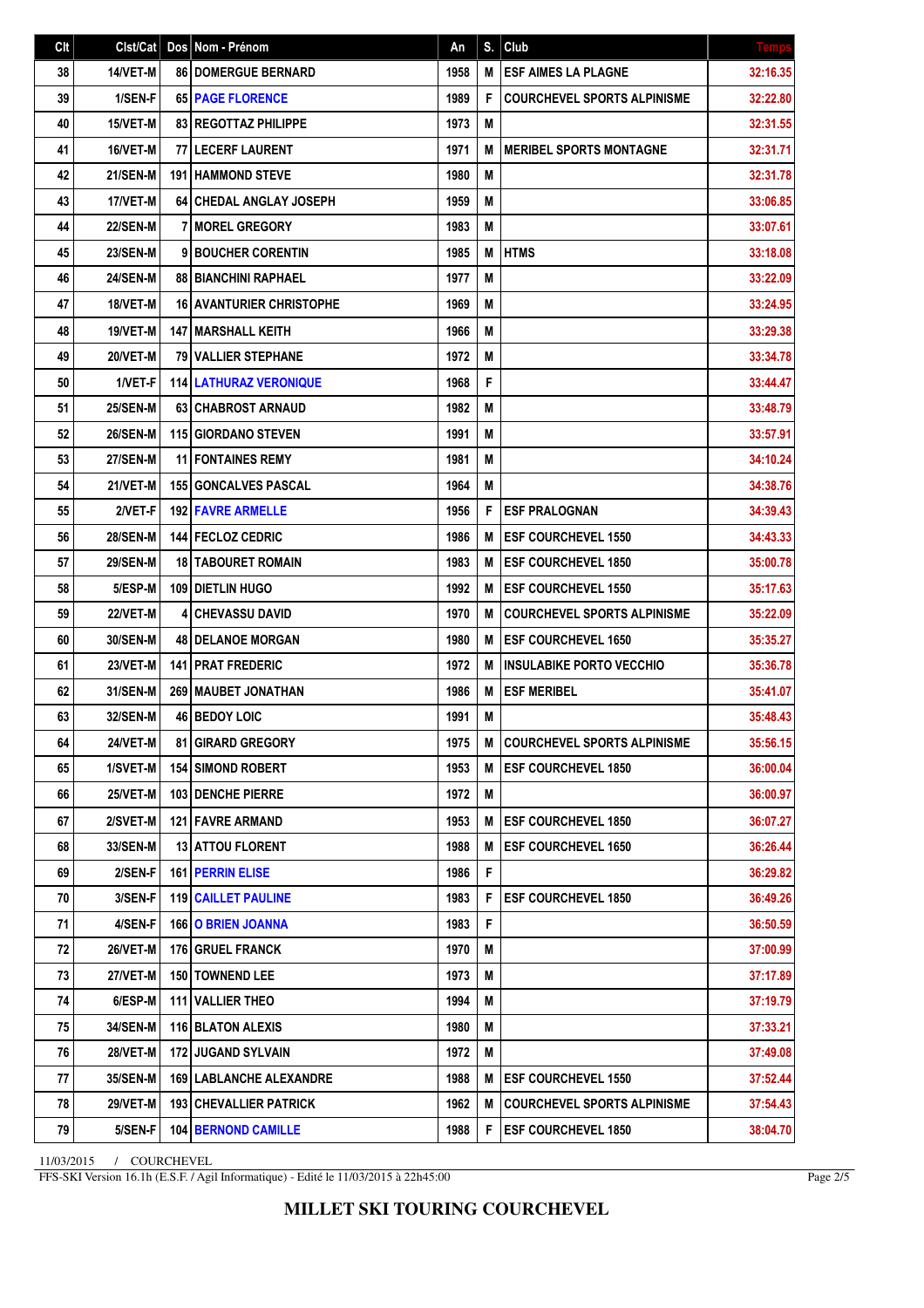| C <sub>it</sub> | Clst/Cat        | Dos Nom - Prénom                   | An   | S. | Club                               | <b>Temp:</b> |
|-----------------|-----------------|------------------------------------|------|----|------------------------------------|--------------|
| 80              | 30/VET-M        | 100 FARGIER OLIVIER                | 1969 | M  | <b>FUNKY FOX</b>                   | 38:13.60     |
| 81              | 1/CAD-M         | <b>148 JUGAND HUGO</b>             | 2000 | M  |                                    | 38:23.99     |
| 82              | 3/VET-F         | <b>140 BARTNICKI MIREILLE</b>      | 1970 | F  | <b>CAF ALBERTVILLE</b>             | 38:36.20     |
| 83              | 31/VET-M        | <b>135 ROMANET STEEVE</b>          | 1969 | M  |                                    | 38:38.65     |
| 84              | 32/VET-M        | <b>196 BRUNET RICHARD</b>          | 1970 | M  |                                    | 38:45.16     |
| 85              | 6/SEN-F         | <b>158 POMMAT STEPHANIE</b>        | 1976 | F  |                                    | 38:49.14     |
| 86              | 33/VET-M        | <b>132 THURIER HENRI</b>           | 1958 | M  | <b>ESF COURCHEVEL 1550</b>         | 38:49.18     |
| 87              | 34/VET-M        | <b>134 BERRARD JEAN CHRISTOPHE</b> | 1965 | М  |                                    | 38:50.52     |
| 88              | 36/SEN-M        | <b>157 TAVERNIER ARTHUR</b>        | 1988 | M  |                                    | 39:05.56     |
| 89              | 3/SVET-M        | <b>259 DIETLIN FRANCOIS</b>        | 1955 | M  | <b>ESF COURCHEVEL 1550</b>         | 39:06.89     |
| 90              | 35/VET-M        | <b>257 HAWKINS PATRICK</b>         | 1968 | M  |                                    | 39:07.84     |
| 91              | 36/VET-M        | <b>198 VALICEK LUVICK</b>          | 1968 | M  | <b>ESF COURCHEVEL 1850</b>         | 39:08.12     |
| 92              | 37/SEN-M        | <b>145 PINET FREDERIC</b>          | 1977 | M  |                                    | 39:17.44     |
| 93              | 4/VET-F         | <b>195 VIANNEY LIAND LAURENCE</b>  | 1962 | F  | <b>ESF COURCHEVEL 1550</b>         | 39:22.57     |
| 94              | 37/VET-M        | <b>178 SONTAG OLIVIER</b>          | 1972 | М  | <b>ESF COURCHEVEL 1550</b>         | 39:41.12     |
| 95              | <b>38/SEN-M</b> | 240 FAYAT JULIEN                   | 1979 | M  | <b>ESF MERIBEL</b>                 | 39:45.47     |
| 96              | 7/SEN-F         | <b>174 LE ROUX PAULINE</b>         | 1990 | F  | <b>ESF COURCHEVEL 1650</b>         | 39:48.30     |
| 97              | 38/VET-M        | 136 ROZIERE CEDRICK                | 1974 | M  | <b>ESF COURCHEVEL 1850</b>         | 39:49.72     |
| 98              | 39/VET-M        | 101 ROCHE DOMINIQUE                | 1964 | M  |                                    | 39:51.21     |
| 99              | 8/SEN-F         | 199 MAZET AUDREY                   | 1985 | F  | <b>ESF LES MENUIRES</b>            | 39:56.89     |
| 100             | 5/VET-F         | <b>167   DAFFIN MELANIE</b>        | 1975 | F  |                                    | 40:14.61     |
| 101             | 40/VET-M        | <b>142 AUBRUN PATRICE</b>          | 1975 | M  |                                    | 40:17.02     |
| 102             | 1/CAD-F         | <b>162 DAVID CLEMENCE</b>          | 2000 | F  |                                    | 40:17.68     |
| 103             | 6/VET-F         | <b>284 HORDEQUIN FABIENNE</b>      | 1970 | F  |                                    | 40:48.16     |
| 104             | 39/SEN-M        | 175 MONSEUR ALEXANDRE              | 1977 | M  |                                    | 41:00.21     |
| 105             | 7/VET-F         | 289 DUBOIS-CHABERT GENEVIEVE       | 1966 | F  |                                    | 41:03.48     |
| 106             | 8/VET-F         | <b>177   MC GREE CAMANTNA</b>      | 1970 | F  |                                    | 41:07.14     |
| 107             | 9/VET-F         | <b>163   MONGELLAZ MICHELE</b>     | 1956 | F  |                                    | 41:20.17     |
| 108             | 4/SVET-M        | <b>120 FOUR JEAN-CLAUDE</b>        | 1951 | M  |                                    | 41:29.39     |
| 109             | 9/SEN-F         | <b>171 DELSUPEHE FRANCE</b>        | 1987 | F  |                                    | 41:30.72     |
| 110             | <b>10/SEN-F</b> | <b>131   ORION MARIE ANGE</b>      | 1981 | F  | <b>CAF ALBERTVILLE</b>             | 41:40.88     |
| 111             | 10/VET-F        | <b>160 DUC CECILE</b>              | 1963 | F  |                                    | 41:45.82     |
| 112             | 7/ESP-M         | 236 LEFEBVRE NICOLAS               | 1992 | M  |                                    | 42:11.76     |
| 113             | 40/SEN-M        | 110 DIETLIN THIBAULT               | 1988 | M  | <b>ESF COURCHEVEL 1550</b>         | 42:19.49     |
| 114             | 11/VET-F        | <b>262 BENE VERONIQUE</b>          | 1973 | F  | <b>ESF COURCHEVEL 1850</b>         | 42:20.81     |
| 115             | 41/SEN-M        | 290   DOIX ROMAIN                  | 1979 | M  | <b>ESF COURCHEVEL 1850</b>         | 42:24.48     |
| 116             | 41/VET-M        | <b>133 HENRAS STEPHANE</b>         | 1967 | M  | <b>ESF COURCHEVEL 1550</b>         | 42:25.82     |
| 117             | 2/CAD-M         | 216 DE GEORGES COSTA               | 2000 | Μ  |                                    | 42:30.54     |
| 118             | 11/SEN-F        | <b>282 FRANCHINO MIREILLE</b>      | 1979 | F  | <b>COURCHEVEL SPORTS ALPINISME</b> | 42:57.47     |
| 119             | 1/JUN-F         | <b>179 MIQUET LAURINE</b>          | 1997 | F  | <b>TEAM ISERE MONTAGNE</b>         | 43:07.28     |
| 120             | <b>12/VET-F</b> | <b>251   SETIEY LAURENCE</b>       | 1968 | F  |                                    | 43:19.13     |
| 121             | 5/SVET-M        | <b>112 LAMBERSENS JEAN PIERRE</b>  | 1954 | M  | <b>ESF COURCHEVEL 1650</b>         | 43:23.56     |

11/03/2015 / COURCHEVEL

FFS-SKI Version 16.1h (E.S.F. / Agil Informatique) - Edité le 11/03/2015 à 22h45:00

Page 3/5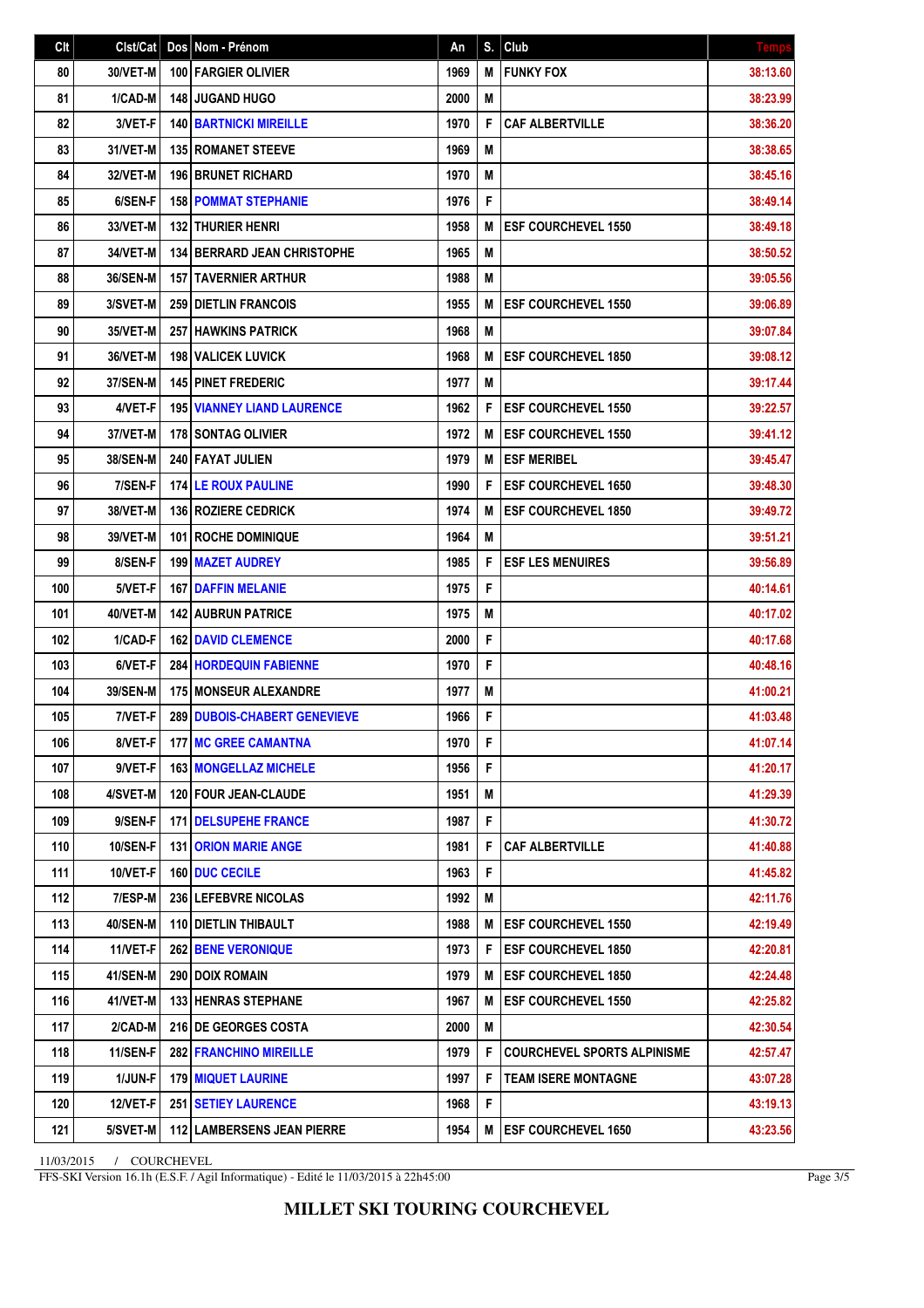| Clt | Clst/Cat        | Dos Nom - Prénom                  | An   | S. | Club                       | <b>Temps</b> |
|-----|-----------------|-----------------------------------|------|----|----------------------------|--------------|
| 122 | 12/SEN-F        | 168 COSTY SOPHIE                  | 1984 | F  |                            | 43:37.33     |
| 123 | 6/SVET-M        | <b>239 JANNI ROBERT</b>           | 1953 | M  | <b>ESF COURCHEVEL 1550</b> | 43:39.21     |
| 124 | 42/VET-M        | 263 MUGNIER PHILIPPE              | 1959 | M  | <b>ESF COURCHEVEL 1850</b> | 43:44.02     |
| 125 | 42/SEN-M        | 296 CHAMOUX JULIEN                | 1982 | M  |                            | 43:51.89     |
| 126 | 43/VET-M        | 261   DURAND-TERRASSON ROLAND     | 1960 | M  |                            | 44:06.55     |
| 127 | 44/VET-M        | <b>285 BLANC YVES</b>             | 1969 | M  | <b>ESF COURCHEVEL 1650</b> | 44:12.79     |
| 128 | <b>43/SEN-M</b> | <b>164 SHARP MATT</b>             | 1988 | M  | <b>ESF COURCHEVEL 1550</b> | 44:29.89     |
| 129 | 13/VET-F        | <b>165 GONCALVES VIRGINIE</b>     | 1965 | F  |                            | 44:37.65     |
| 130 | 1/ESP-F         | 170   DESSAIX LAURA               | 1993 | F  |                            | 44:39.89     |
| 131 | <b>44/SEN-M</b> | <b>294 GAENTZHIRT ROBIN</b>       | 1986 | M  | <b>ESF COURCHEVEL 1550</b> | 44:44.53     |
| 132 | 14/VET-F        | 237 CHEVASSU CLAUDE               | 1964 | F  | <b>ESF COURCHEVEL 1850</b> | 44:54.64     |
| 133 | 45/SEN-M        | 266 DYEN LUCAS                    | 1988 | M  | <b>ESF COURCHEVEL 1550</b> | 45:18.17     |
| 134 | 15/VET-F        | <b>184 SEGALA CORINNE</b>         | 1966 | F  | <b>ESF COURCHEVEL 1550</b> | 45:46.54     |
| 135 | 46/SEN-M        | 235 CHARGUERAUD KENEN             | 1987 | M  |                            | 46:13.95     |
| 136 | 7/SVET-M        | <b>80 GAULD STANLEY</b>           | 1947 | M  |                            | 46:42.68     |
| 137 | 16/VET-F        | 283 BODARD MIREILLE               | 1963 | F  | <b>ESF COURCHEVEL 1550</b> | 46:45.73     |
| 138 | 45/VET-M        | <b>300   ARNAL CHRISTIAN</b>      | 1961 | M  | <b>ESF COURCHEVEL 1850</b> | 46:49.04     |
| 139 | 3/CAD-M         | 202 CORDIER MATTHIEU              | 2000 | M  |                            | 46:49.37     |
| 140 | 17/VET-F        | <b>183   MALBRAN FLORENCIA</b>    | 1975 | F  | <b>LA PISTE NOIRE</b>      | 47:26.28     |
| 141 | 47/SEN-M        | 255 SIERRA CLEMENT                | 1984 | M  | <b>ESF COURCHEVEL 1550</b> | 47:40.77     |
| 142 | <b>48/SEN-M</b> | <b>151 WARD SEBASTIEN</b>         | 1984 | M  | <b>ESF COURCHEVEL 1550</b> | 48:04.15     |
| 143 | 46/VET-M        | 203 CELLIER OLIVIER               | 1972 | M  | <b>ENDURENCE GRIGNON</b>   | 48:11.38     |
| 144 | 47/VET-M        | <b>130 LEMOINE LOIC</b>           | 1968 | M  | <b>ESF COURCHEVEL 1550</b> | 48:35.89     |
| 145 | 48/VET-M        | 287 MULHERN MAX                   | 1962 | M  |                            | 48:56.64     |
| 146 | 8/SVET-M        | <b>249 VALLIER ANDRE</b>          | 1941 | M  |                            | 49:07.60     |
| 147 | 49/VET-M        | <b>185 BUSTAMANTE MANUEL</b>      | 1964 | M  |                            | 49:29.15     |
| 148 | 49/SEN-M        | <b>194 ROUQUILLE FRANCOIS</b>     | 1985 | Μ  | <b>CAF CHAMBERY</b>        | 49:30.81     |
| 149 | 9/SVET-M        | <b>197   WIPLIER ETIENNE</b>      | 1948 | M  |                            | 49:54.08     |
| 150 | 50/SEN-M        | 241 DAMMS BETHAMY                 | 1982 | M  |                            | 50:11.27     |
| 151 | 18/VET-F        | <b>232   COUSSONNEAU CLEMENCE</b> | 1975 | F  |                            | 50:20.05     |
| 152 | 10/SVET-M       | 276 JOLY SEAN                     | 1949 | Μ  | <b>ESF COURCHEVEL 1550</b> | 50:31.29     |
| 153 | <b>13/SEN-F</b> | <b>267 REGNIER CECILE</b>         | 1977 | F  | <b>VEO 2000</b>            | 50:34.54     |
| 154 | 50/VET-M        | 293   MEYRIEUX FRANCK             | 1968 | M  | <b>ESF COURCHEVEL 1550</b> | 51:09.25     |
| 155 | <b>51/VET-M</b> | 213   CENERELLI LIONEL            | 1972 | M  | <b>ESF COURCHEVEL 1650</b> | 51:17.60     |
| 156 | 14/SEN-F        | <b>264 CHAUMETON NATACHA</b>      | 1978 | F  |                            | 51:35.21     |
| 157 | 19/VET-F        | 272 CENERELLI CHRISTELE           | 1973 | F  | <b>ESF COURCHEVEL 1850</b> | 52:02.87     |
| 158 | <b>20/VET-F</b> | <b>246   CENERELLI GERALDINE</b>  | 1969 | F  | <b>ESF COURCHEVEL 1650</b> | 52:11.17     |
| 159 | 15/SEN-F        | <b>295   PERROUX MARINE</b>       | 1984 | F  |                            | 53:15.98     |
| 160 | 1/BEN-M         | 271 DAVID MAXIME                  | 2003 | M  |                            | 54:10.79     |
| 161 | <b>51/SEN-M</b> | <b>200 RICHE BENJAMIN</b>         | 1990 | M  | <b>ESF COURCHEVEL 1650</b> | 59:18.56     |
| 162 | <b>16/SEN-F</b> | 292 ROLLAND VALENE                | 1991 | F  | <b>ESF COURCHEVEL 1650</b> | 59:22.87     |
| 163 | 52/SEN-M        | 277 RASMUS SYLVAIN                | 1985 | M  | <b>ESF COURCHEVEL 1650</b> | 59:32.93     |

11/03/2015 / COURCHEVEL

FFS-SKI Version 16.1h (E.S.F. / Agil Informatique) - Edité le 11/03/2015 à 22h45:00

Page 4/5